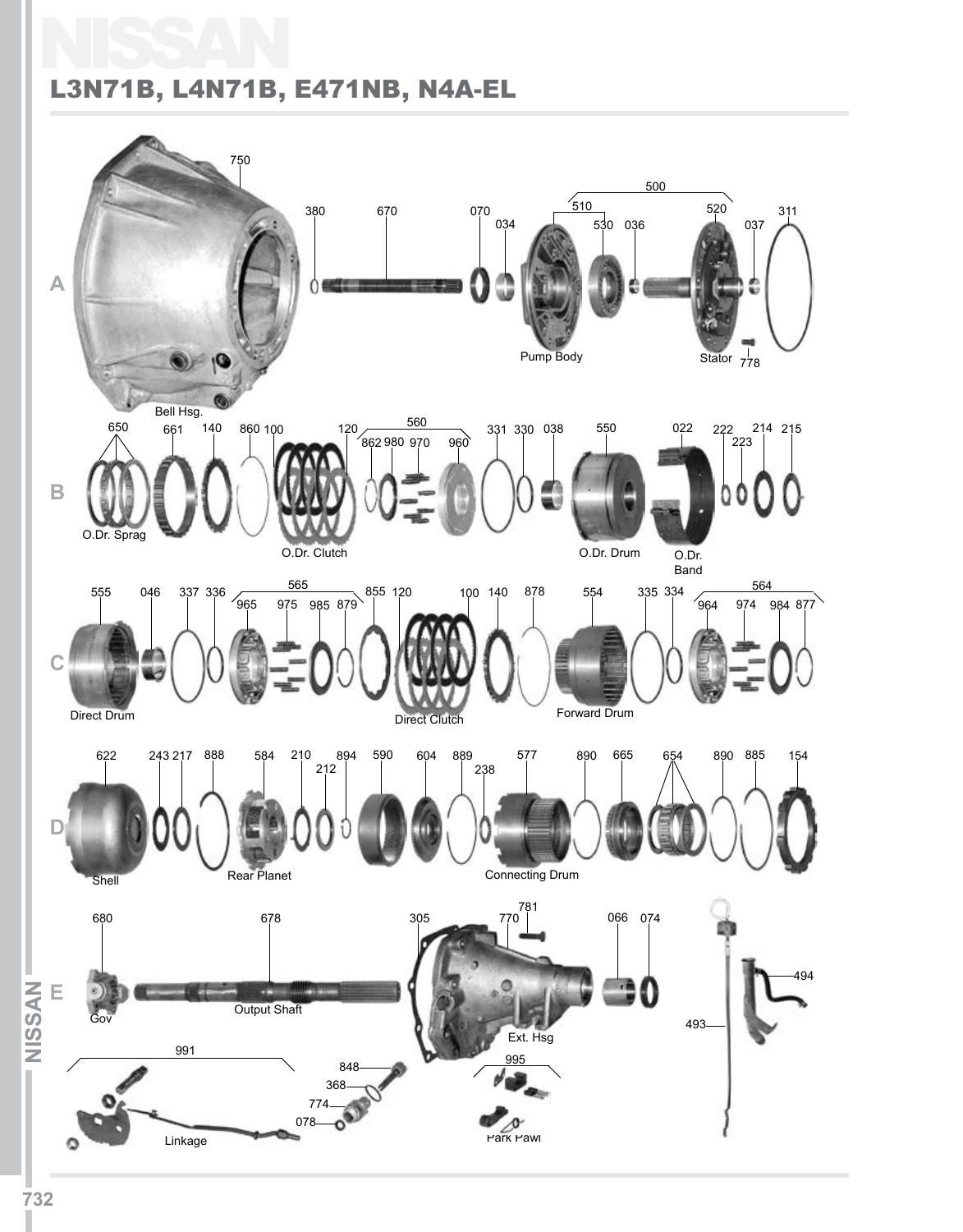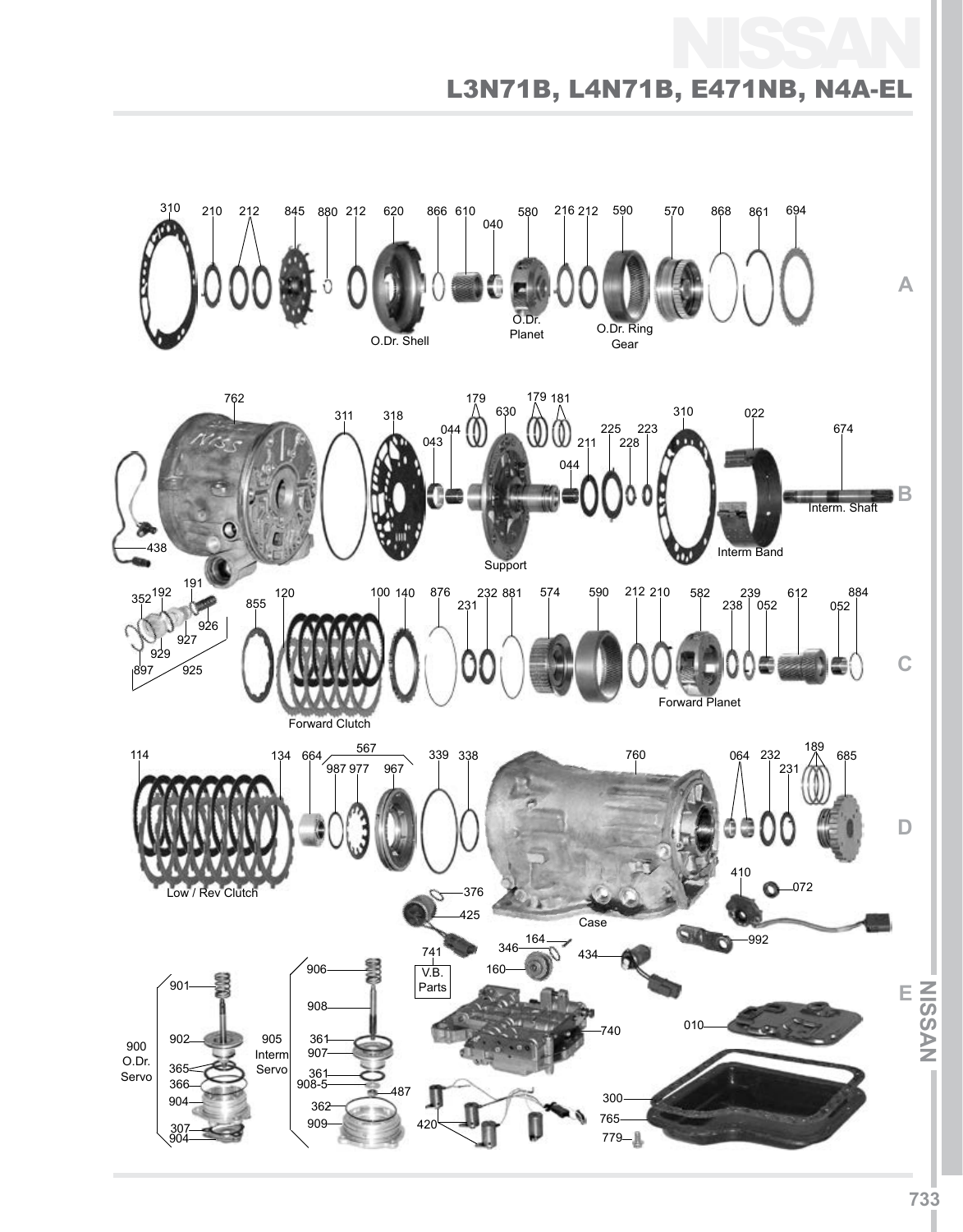|            | ILL# Part# |                             | QTY | REF# |
|------------|------------|-----------------------------|-----|------|
|            |            | <b>OVERHAUL KITS</b>        |     |      |
|            |            |                             |     |      |
|            |            |                             |     |      |
|            |            |                             |     |      |
|            |            |                             |     |      |
|            |            | <b>MASTER L/STEEL KITS</b>  |     |      |
|            |            |                             |     |      |
|            |            |                             |     |      |
|            |            |                             |     |      |
|            |            |                             |     |      |
|            |            |                             |     |      |
|            |            |                             |     |      |
|            |            | <b>MASTER W/STEELS KITS</b> |     |      |
|            |            |                             |     |      |
|            |            |                             |     |      |
|            |            |                             |     |      |
|            |            |                             |     |      |
|            |            |                             |     |      |
|            |            | <b>FILTERS</b>              |     |      |
|            |            |                             |     |      |
|            |            |                             |     |      |
|            |            |                             |     |      |
|            |            |                             |     |      |
|            |            |                             |     |      |
|            |            |                             |     |      |
|            |            | <b>BANDS</b>                |     |      |
|            |            |                             |     |      |
|            |            |                             |     |      |
|            |            |                             |     |      |
|            |            | <b>BUSHINGS</b>             |     |      |
|            |            |                             |     |      |
|            |            |                             |     |      |
|            |            |                             |     |      |
|            |            |                             |     |      |
|            |            |                             |     |      |
|            |            |                             |     |      |
|            |            |                             |     |      |
|            |            |                             |     |      |
|            |            |                             |     |      |
|            |            |                             |     |      |
|            |            |                             |     |      |
|            |            |                             |     |      |
|            |            |                             |     |      |
|            |            |                             |     |      |
|            |            |                             |     |      |
|            |            |                             |     |      |
|            |            |                             |     |      |
|            |            |                             |     |      |
|            |            |                             |     |      |
|            |            |                             |     |      |
|            |            |                             |     |      |
|            |            | <b>METAL CLAD SEALS</b>     |     |      |
|            |            |                             |     |      |
|            |            |                             |     |      |
|            | 070 66550J |                             |     |      |
|            |            |                             |     |      |
|            |            |                             |     |      |
| 074        |            |                             |     |      |
| $074$      |            |                             |     |      |
| 074        |            |                             |     |      |
| ⋖          |            |                             |     |      |
| ഗ          |            |                             |     |      |
| $074$<br>ၯ |            |                             |     |      |
|            |            |                             |     |      |
| z          |            | <b>FRICTIONS</b>            |     |      |
| $100$      |            |                             |     |      |
|            |            |                             |     |      |
|            |            |                             |     |      |
| $119$      |            |                             |     |      |
| $119$      |            |                             |     |      |
|            |            |                             |     |      |
|            |            | <b>STEELS</b>               |     |      |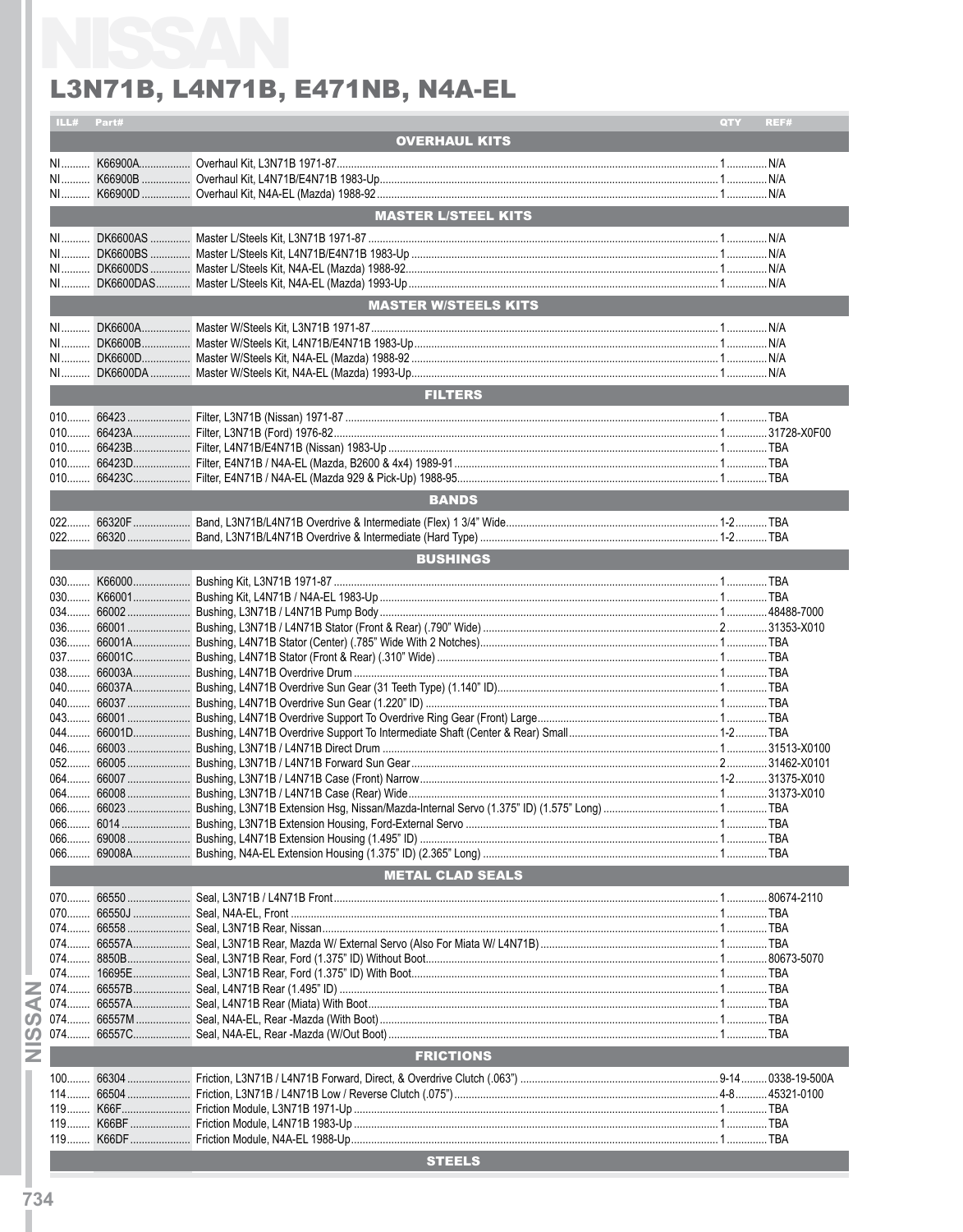| ILL# Part#     |         |                               | QTY | REF# |
|----------------|---------|-------------------------------|-----|------|
|                |         |                               |     |      |
|                |         |                               |     |      |
|                |         |                               |     |      |
|                |         |                               |     |      |
|                |         |                               |     |      |
|                |         |                               |     |      |
| 139            |         |                               |     |      |
|                |         | <b>PRESSURE PLATES</b>        |     |      |
|                |         |                               |     |      |
|                |         |                               |     |      |
|                |         |                               |     |      |
|                |         |                               |     |      |
|                |         |                               |     |      |
|                |         |                               |     |      |
|                |         |                               |     |      |
|                |         |                               |     |      |
|                |         |                               |     |      |
|                |         |                               |     |      |
|                |         |                               |     |      |
|                |         |                               |     |      |
|                |         |                               |     |      |
|                |         |                               |     |      |
| $154$          |         |                               |     |      |
|                |         | <b>MODULATORS</b>             |     |      |
|                |         |                               |     |      |
| $160$          |         |                               |     |      |
| $160$<br>$160$ |         |                               |     |      |
|                |         |                               |     |      |
|                |         | <b>VALVE BODY KITS</b>        |     |      |
|                |         |                               |     |      |
| $165$          |         |                               |     |      |
|                |         | <b>SEALING RINGS</b>          |     |      |
|                |         |                               |     |      |
| $175$          |         |                               |     |      |
|                |         |                               |     |      |
|                |         |                               |     |      |
|                |         |                               |     |      |
|                |         |                               |     |      |
| $189$          |         |                               |     |      |
|                |         |                               |     |      |
|                |         | <b>WASHERS &amp; BEARINGS</b> |     |      |
|                |         |                               |     |      |
| 200.           | K66705. |                               |     | TBA  |
|                |         |                               |     |      |
|                |         |                               |     |      |
|                |         |                               |     |      |
|                |         |                               |     |      |
|                |         |                               |     |      |
|                |         |                               |     |      |
|                |         |                               |     |      |
|                |         |                               |     |      |
|                |         |                               |     |      |
|                |         |                               |     |      |
|                |         |                               |     |      |
|                |         |                               |     |      |
|                |         |                               |     |      |
|                |         |                               |     |      |
| $217$          |         |                               |     |      |
| 222            |         |                               |     |      |
|                |         |                               |     |      |
|                |         |                               |     |      |
|                |         |                               |     |      |
| $228$          |         |                               |     |      |
|                |         |                               |     |      |

**INISSANI**

**NYSSIN**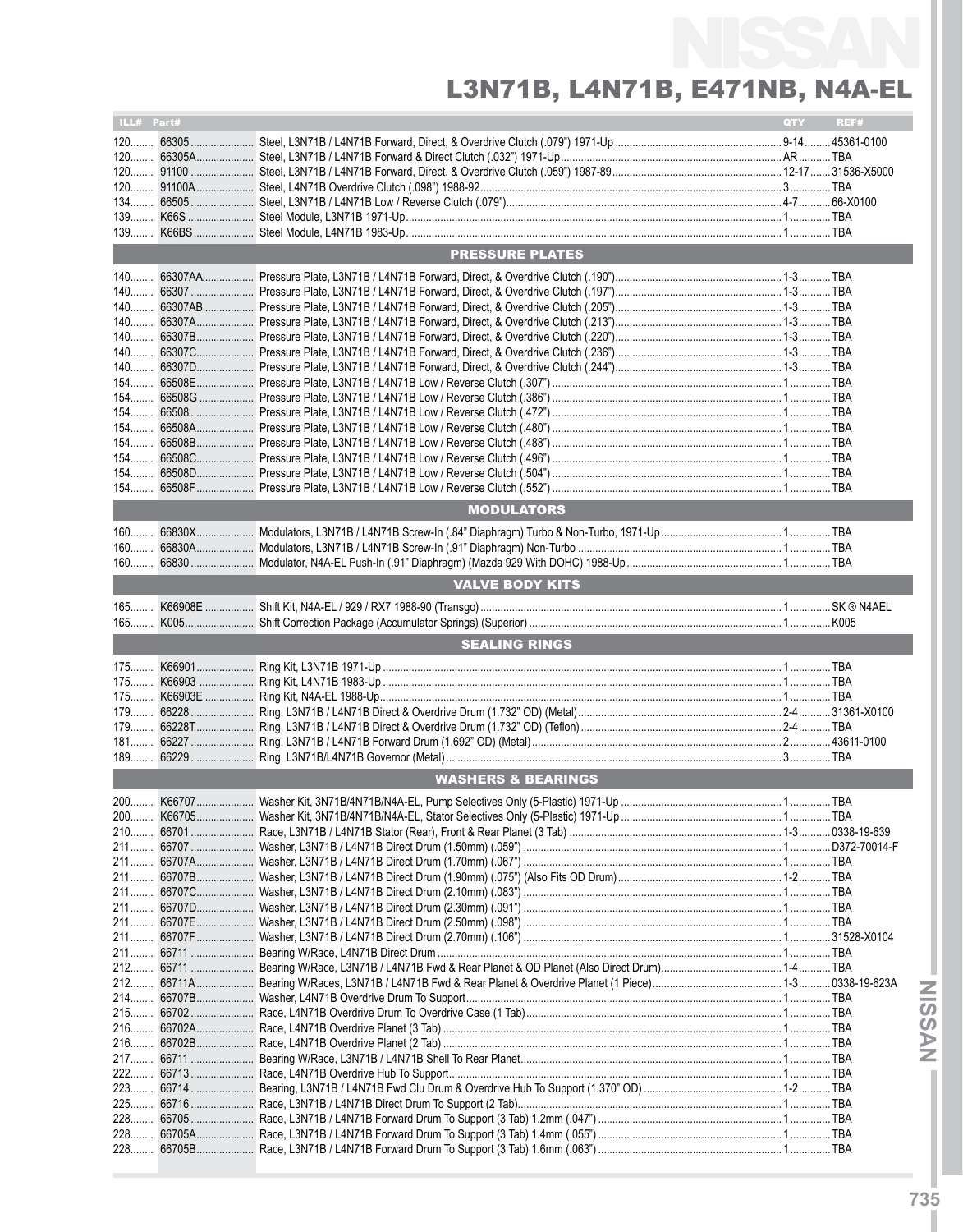|                       | ILL# Part# |                                        | QTY REF# |
|-----------------------|------------|----------------------------------------|----------|
|                       |            |                                        |          |
|                       |            |                                        |          |
|                       |            |                                        |          |
|                       |            |                                        |          |
|                       |            |                                        |          |
|                       |            |                                        |          |
|                       |            |                                        |          |
|                       |            |                                        |          |
|                       |            |                                        |          |
|                       |            | <b>GASKETS &amp; RUBBER COMPONENTS</b> |          |
|                       |            |                                        |          |
|                       |            |                                        |          |
|                       |            |                                        |          |
|                       |            |                                        |          |
|                       |            |                                        |          |
|                       |            |                                        |          |
|                       |            |                                        |          |
|                       |            |                                        |          |
|                       |            |                                        |          |
|                       |            |                                        |          |
|                       |            |                                        |          |
|                       |            |                                        |          |
|                       |            |                                        |          |
|                       |            | <b>TECHNICAL MANUALS</b>               |          |
|                       |            |                                        |          |
|                       |            |                                        |          |
|                       |            |                                        |          |
|                       |            | <b>ELECTRICAL COMPONENTS</b>           |          |
|                       |            |                                        |          |
|                       |            |                                        |          |
|                       |            |                                        |          |
|                       |            |                                        |          |
|                       |            |                                        |          |
|                       |            |                                        |          |
|                       |            |                                        |          |
|                       |            |                                        |          |
|                       |            |                                        |          |
|                       |            |                                        |          |
|                       |            | <b>PUMPS &amp; PUMP COMPONENTS</b>     |          |
|                       |            |                                        |          |
|                       |            |                                        |          |
| 510                   | 66426 2020 |                                        |          |
|                       |            |                                        |          |
|                       |            |                                        |          |
|                       |            |                                        |          |
|                       |            |                                        |          |
|                       |            |                                        |          |
|                       |            |                                        |          |
|                       |            |                                        |          |
|                       |            |                                        |          |
| $520$                 |            |                                        |          |
| 520                   |            |                                        |          |
| Ζ                     |            |                                        |          |
| ◀                     |            |                                        |          |
| $\boldsymbol{\omega}$ |            |                                        |          |
| $\boldsymbol{\omega}$ |            |                                        |          |
| Ż<br>$520$            |            |                                        |          |
|                       |            |                                        |          |
|                       |            |                                        |          |
|                       |            |                                        |          |
|                       |            |                                        |          |
|                       |            |                                        |          |
|                       |            |                                        |          |
|                       |            |                                        |          |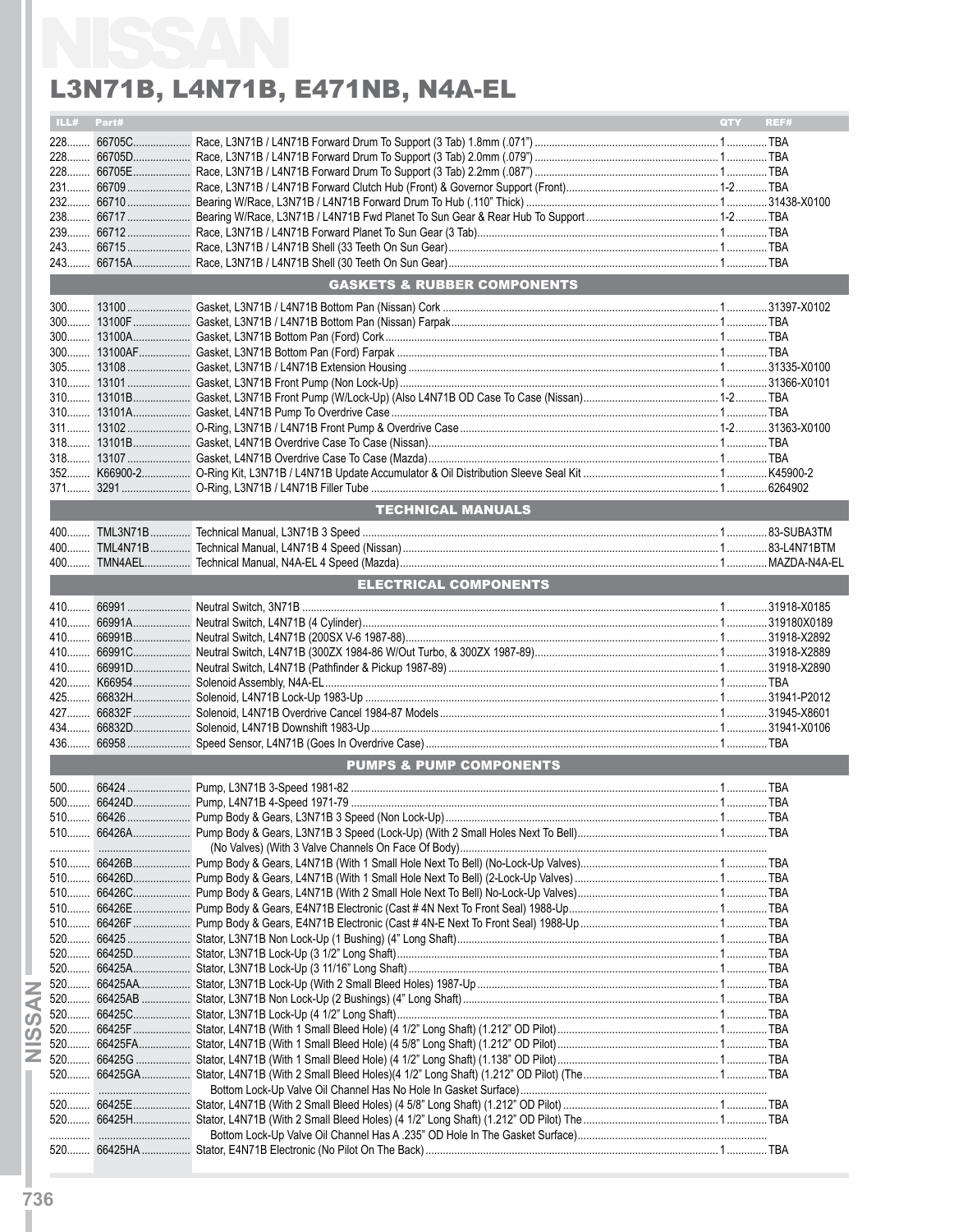| ILL# Part# |                                            | QTY | REF# |
|------------|--------------------------------------------|-----|------|
|            | <b>DRUMS &amp; CLUTCH HUBS</b>             |     |      |
|            |                                            |     |      |
|            |                                            |     |      |
|            |                                            |     |      |
|            |                                            |     |      |
|            |                                            |     |      |
|            |                                            |     |      |
|            |                                            |     |      |
|            |                                            |     |      |
|            |                                            |     |      |
|            |                                            |     |      |
|            |                                            |     |      |
|            |                                            |     |      |
| 570        |                                            |     |      |
|            |                                            |     |      |
|            |                                            |     |      |
|            |                                            |     |      |
|            |                                            |     |      |
|            |                                            |     |      |
|            |                                            |     |      |
|            | <b>PLANETS, RING GEARS &amp; SUN GEARS</b> |     |      |
|            |                                            |     |      |
| $580$      |                                            |     |      |
|            |                                            |     |      |
|            |                                            |     |      |
|            |                                            |     |      |
|            |                                            |     |      |
|            |                                            |     |      |
|            |                                            |     |      |
|            |                                            |     |      |
|            |                                            |     |      |
| 582        |                                            |     |      |
|            |                                            |     |      |
|            |                                            |     |      |
|            |                                            |     |      |
|            |                                            |     |      |
|            |                                            |     |      |
|            |                                            |     |      |
|            |                                            |     |      |
|            |                                            |     |      |
|            |                                            |     |      |
|            |                                            |     |      |
|            |                                            |     |      |
|            |                                            |     |      |
|            |                                            |     |      |
|            |                                            |     |      |
|            |                                            |     |      |
|            |                                            |     |      |
|            |                                            |     |      |
|            |                                            |     |      |
|            |                                            |     |      |
| 612        |                                            |     |      |
|            |                                            |     |      |
|            |                                            |     |      |
|            | <b>SHELLS &amp; CENTER SUPPORTS</b>        |     |      |
|            |                                            |     |      |
| 620<br>620 |                                            |     |      |
|            |                                            |     |      |
|            |                                            |     |      |
|            |                                            |     |      |
| 622        |                                            |     |      |
| 630        |                                            |     |      |
| 630        |                                            |     |      |
| 630        |                                            |     |      |
|            |                                            |     |      |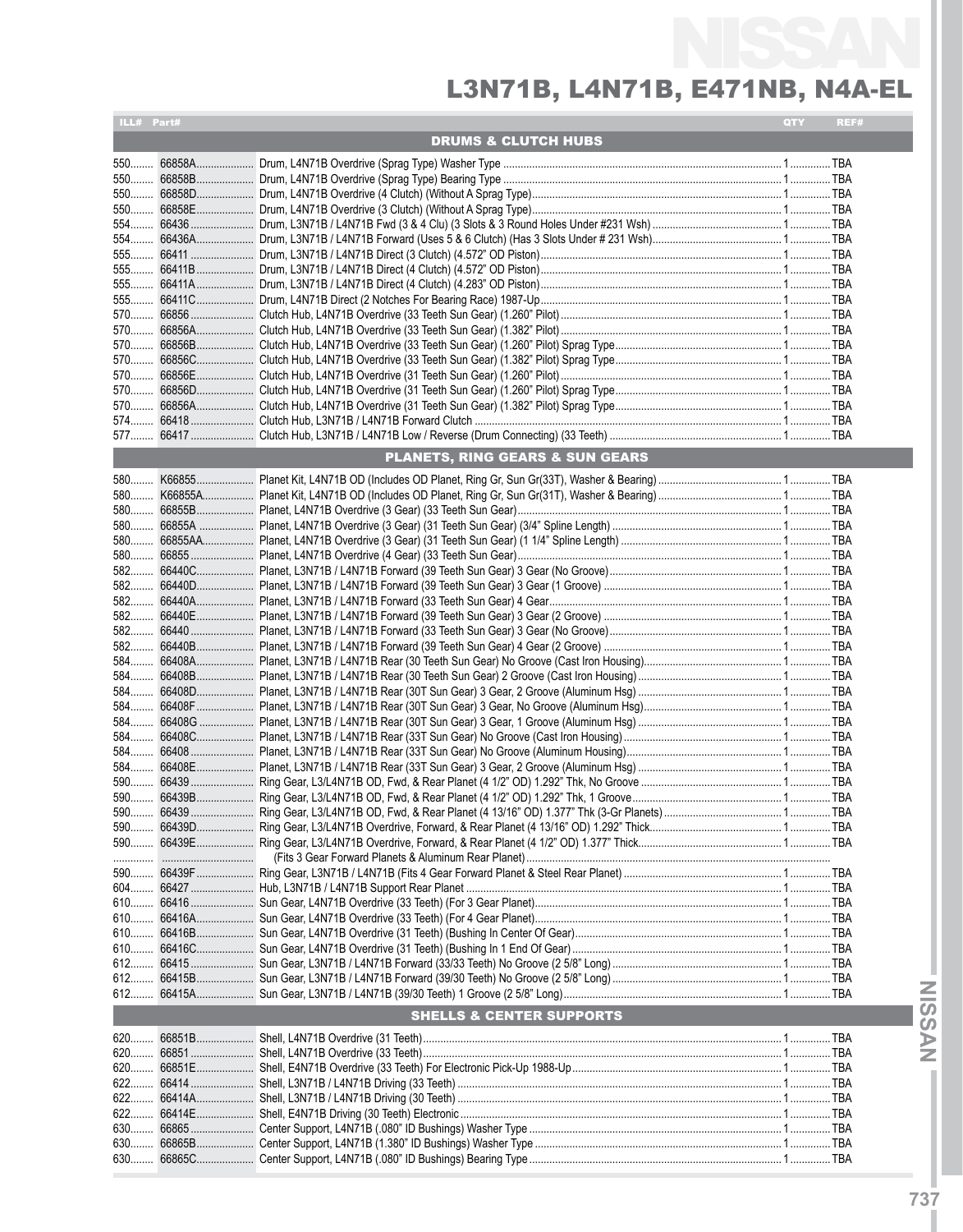| ILL# Part# |        |                                      | QTY REF# |  |
|------------|--------|--------------------------------------|----------|--|
|            |        |                                      |          |  |
|            |        | <b>SPRAGS &amp; ONE WAY CLUTCHES</b> |          |  |
|            |        |                                      |          |  |
|            |        |                                      |          |  |
|            |        |                                      |          |  |
|            |        |                                      |          |  |
|            |        |                                      |          |  |
|            |        | <b>SHAFTS &amp; GOVERNORS</b>        |          |  |
|            |        |                                      |          |  |
|            |        |                                      |          |  |
|            |        |                                      |          |  |
|            |        |                                      |          |  |
|            |        |                                      |          |  |
|            |        |                                      |          |  |
|            |        |                                      |          |  |
|            |        |                                      |          |  |
|            |        |                                      |          |  |
|            |        |                                      |          |  |
|            |        |                                      |          |  |
|            |        |                                      |          |  |
|            |        |                                      |          |  |
|            |        |                                      |          |  |
|            |        |                                      |          |  |
|            |        |                                      |          |  |
|            |        |                                      |          |  |
|            |        |                                      |          |  |
|            |        |                                      |          |  |
|            |        | <b>VALVE BODIES</b>                  |          |  |
|            |        |                                      |          |  |
|            |        |                                      |          |  |
|            |        |                                      |          |  |
|            |        |                                      |          |  |
|            |        |                                      |          |  |
|            |        |                                      |          |  |
|            |        | <b>VALVE BODY COMPONENTS</b>         |          |  |
|            |        |                                      |          |  |
|            |        |                                      |          |  |
|            |        | <b>HOUSINGS, CASES &amp; PANS</b>    |          |  |
|            |        |                                      |          |  |
|            |        |                                      |          |  |
|            |        |                                      |          |  |
|            |        |                                      |          |  |
| 750        |        |                                      |          |  |
|            |        |                                      |          |  |
| 750        |        |                                      |          |  |
| 750        |        |                                      |          |  |
|            |        |                                      |          |  |
|            |        |                                      |          |  |
|            |        |                                      |          |  |
| 760        |        |                                      |          |  |
| 760        |        |                                      |          |  |
| $760$      | 66601D |                                      |          |  |
|            |        |                                      |          |  |
|            |        |                                      |          |  |
|            |        |                                      |          |  |
|            |        |                                      |          |  |
| 765        |        |                                      |          |  |
|            |        |                                      |          |  |
|            |        |                                      |          |  |
|            |        |                                      |          |  |
|            |        |                                      |          |  |
|            |        |                                      |          |  |